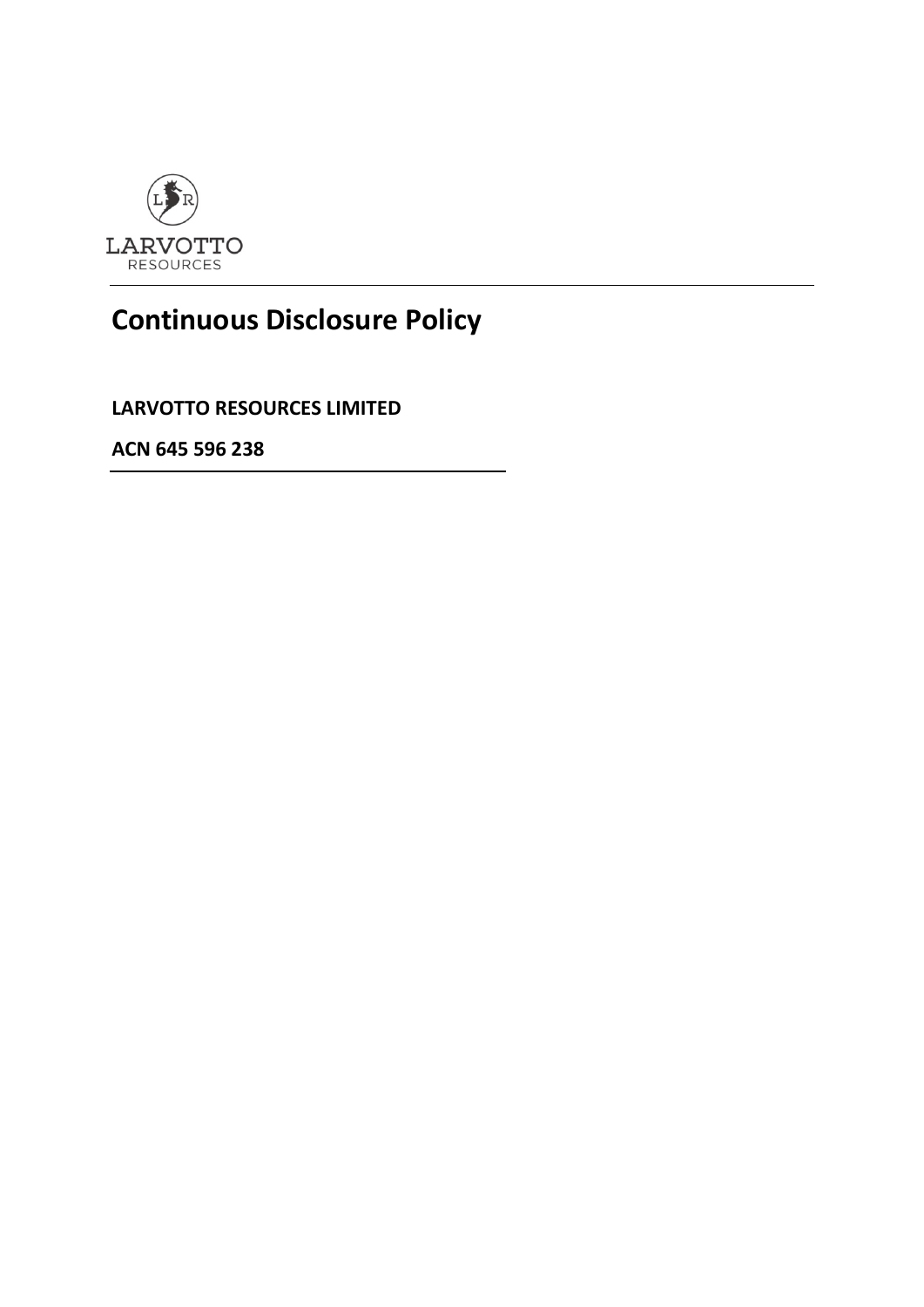## **1. Purpose**

The Company must comply with continuous disclosure requirements arising from legislation and the ASX Listing Rules.

The general rule, in accordance with ASX Listing Rule 3.1, is that once the Company becomes aware of any information concerning it that a reasonable person would expect to have a material effect on the price of value or the Company's securities, the Company must immediately disclose that information to the ASX

The Company has in place written policies on information disclosure and relevant procedures for the preparation, verification and release of announcements and periodic corporate reports.

The focus of these policies and procedures is on continuous disclosure compliance providing clear, concise and effective disclosure and improving access to information for investors.

The Company Secretary is responsible for:

- a) overseeing and co-ordinating disclosure of information to the relevant stock exchanges and shareholders; and
- b) providing guidance to Directors and employees on disclosure requirements and procedures.

Price sensitive information is publicly released through ASX before it is disclosed to shareholders and market participants. Distribution of other information to shareholders and market participants is also managed through disclosure to the ASX. The importance of safeguarding the confidentiality of corporate information to avoid premature disclosure is paramount.

Information is posted on the Company's website after the ASX confirms an announcement has been released, with the aim of making the information readily accessible to the widest audience.

If the ASX considers that there is, or is likely to be, a false market in the Company's securities and asks the Company to give the ASX information to correct or prevent a false market, the Company must immediately give that information to the ASX. This obligation arises even if the Company considers that an exception to continuous disclosure obligation applies. All announcements (and media releases) must be:

- a) prepared in compliance with ASX Listing Rules continuous disclosure requirements;
- b) factual and not omit material information; and
- c) expressed in a clear and objective manner to allow investors to assess the impact of the information when making investment decisions.

The Company's protocol in relation to the review and release of ASX announcements (and media releases) is as follows:

- a) All key announcements at the discretion of the Managing Director are to be circulated to and reviewed by all members of the Board.
- b) All members of the Board are required to seek to provide their Managing Director (or in his/her absence, the Company Secretary) with verbal or written contribution of each key announcement, prior to its release. Where the urgency of the subject matter precludes reference to the full Board, an announcement within this category may be approved by the Directors who are available. It is specifically acknowledged that where a continuous